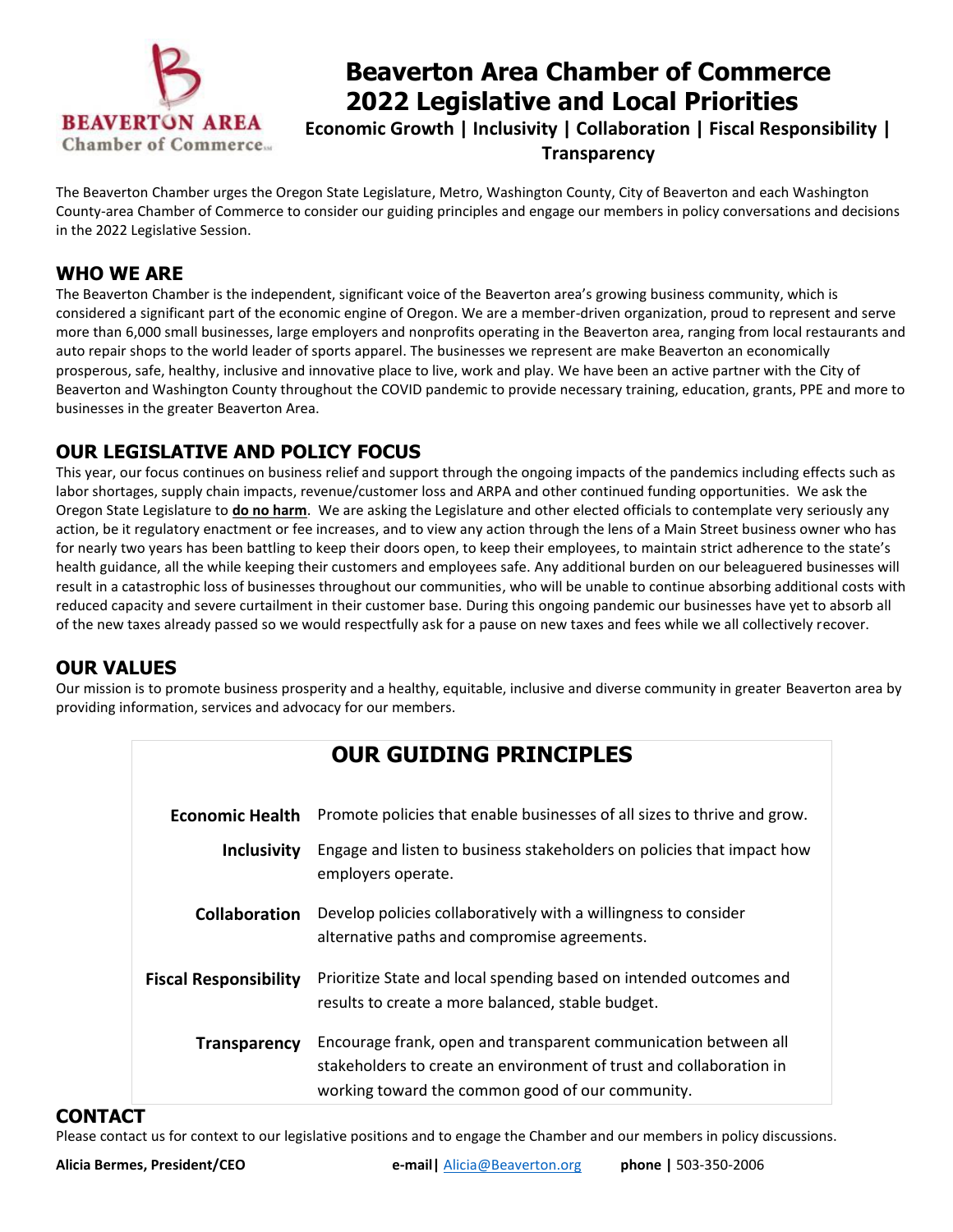## **Beaverton Area Chamber of Commerce 2022 Legislative and Local Priorities**

**Economic Growth | Inclusivity | Collaboration | Fiscal Responsibility | Transparency**

|                                                                                                                  | <b>Small Business Support</b>                                                                                     |  |
|------------------------------------------------------------------------------------------------------------------|-------------------------------------------------------------------------------------------------------------------|--|
| Many small businesses have received support through local grant programs due to COVID-19, but many have not      |                                                                                                                   |  |
| and are struggling under the imposition of state and jurisdictional requirements. While many have survived and   |                                                                                                                   |  |
| some have thrived, certain sectors and many small businesses are burning through savings and reserves that would |                                                                                                                   |  |
|                                                                                                                  | keep them viable.                                                                                                 |  |
| <b>Support</b>                                                                                                   | Support and assist with ongoing ARPA funding/distributions and tax relief for small businesses receiving          |  |
|                                                                                                                  | local and/or state grants.                                                                                        |  |
|                                                                                                                  | <b>Liability Protections for Businesses</b>                                                                       |  |
| Businesses need temporary and targeted COVID-19 liability relief to prevent further financial jeopardy as Oregon |                                                                                                                   |  |
|                                                                                                                  | starts to reopen.                                                                                                 |  |
| <b>Support</b>                                                                                                   | Businesses progressing through the pandemic-related closures and changes will be making a good-faith              |  |
|                                                                                                                  | effort to implement safety measures as required by the State of Oregon and should be protected from               |  |
|                                                                                                                  | unwarranted or opportunistic litigation from employees claiming to have contracted Covid-19 on the job.           |  |
|                                                                                                                  | Employers need to know that by taking steps to implement guidance from state and federal public health            |  |
|                                                                                                                  | officials, they will be protected from potentially predatory legal action.                                        |  |
|                                                                                                                  | <b>Tax Relief for Property Owners</b>                                                                             |  |
|                                                                                                                  | While there have been appropriate actions impacting residential and commercial property tenants in the form of    |  |
|                                                                                                                  | eviction protections, property owners' interest have not received the same level of consideration. Many small     |  |
|                                                                                                                  | property owners depend on income for their own income and retirement.                                             |  |
| <b>Support</b>                                                                                                   | Allow property owners to waive debt accrued via missed rent payments and make said debt tax-                      |  |
|                                                                                                                  | deductible for the extent of the, set to fully expire on June 30, 2022.                                           |  |
|                                                                                                                  | <b>Commercial Activities Tax</b>                                                                                  |  |
| <b>Monitor</b>                                                                                                   | Pandemic impacts and relief on implementation of Commercial Activities Tax with additional recovery               |  |
|                                                                                                                  | time at least equal to overall time of closure. Consider supporting repeal.                                       |  |
|                                                                                                                  | <b>Local Funding Flexibility</b>                                                                                  |  |
| <b>Support</b>                                                                                                   | Providing local jurisdictions temporary flexibility with non-discretionary funds.                                 |  |
| <b>Transparent Accountability</b>                                                                                |                                                                                                                   |  |
| <b>Support</b>                                                                                                   | $\vert$ Open and transparent accountability of the fair, efficient and effective use of all tax dollars levied on |  |
|                                                                                                                  | businesses and the employees they employ.                                                                         |  |
| Oppose                                                                                                           | Funded programs not being delivered effectively, efficiently and timely for those services and programs           |  |
|                                                                                                                  | the voters have agreed to fund.                                                                                   |  |
|                                                                                                                  | <b>Tax Policies and Economic Development</b>                                                                      |  |
|                                                                                                                  | Tax policies must consider research, data and the voices of the business community and show a direct result in    |  |
|                                                                                                                  | Oregon's recovery. Economic development tools, tax increases and tax credits have a direct impact on employers -  |  |
| their ability to stay in business, hire new employees and expand.                                                |                                                                                                                   |  |
| <b>Priority</b>                                                                                                  | Any tax increase, added burdens, or adjustments to an economic development incentive must be                      |  |
|                                                                                                                  | developed in collaboration and in consensus with a broad-based business community.                                |  |
| <b>Support</b>                                                                                                   | Legislation that preserves and supports state and local tools to help businesses expand and hire new              |  |
|                                                                                                                  | employees, including the strategic investment program, urban renewal and enterprise zones.                        |  |
| Oppose                                                                                                           | Any changes to economic development tools, such as the SIP or enterprise zones that are not developed             |  |
|                                                                                                                  | in consensus with a broad base of the business community.                                                         |  |
|                                                                                                                  |                                                                                                                   |  |